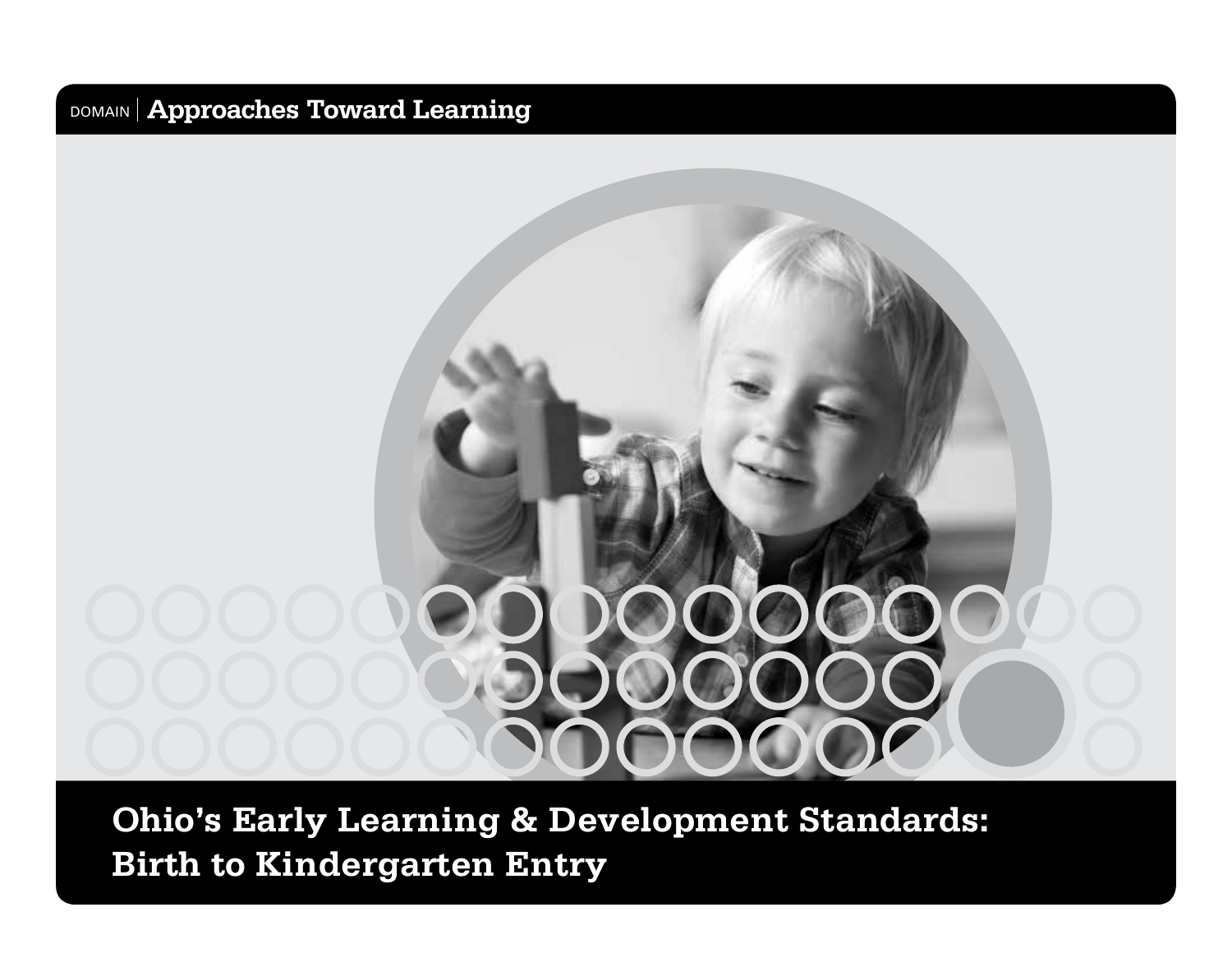#### **Table of Contents**

| A2                                                     |
|--------------------------------------------------------|
| Learning and Development Progression<br>A <sub>3</sub> |
| Initiative                                             |
| A <sub>4</sub>                                         |
| A7                                                     |
| <b>Engagement and Persistence</b>                      |
| A9                                                     |
| A10                                                    |
| Creativity                                             |
| Innovation and Invention<br>A11                        |
| Expression of Ideas and Feelings Through the Arts  A13 |

#### **Standards' Purpose and Five Domains**

The Standards support the development and well-being of young children to foster their learning.

*Ohio's Early Learning & Development Standards* present a continuum of learning and development from birth to age five in each of five domains:

- Approaches Toward Learning
- Cognition and General Knowledge
- Language and Literacy
- Physical Well-Being and Motor Development
- Social and Emotional Development

Because the infant/toddler years are marked by rapid developmental change, the Standards are divided into three meaningful transitional periods: Infants (birth to around 8 months), Young Toddlers (6 to around 18 months), and Older Toddlers (16 to around 36 months). The Standards during the pre-kindergarten years (3-5 years), describe those

developmental skills and concepts children should know and be able to do at the end of their pre-kindergarten experience.

#### **Organization of the Standards**

The Standards within each domain are organized according to strands: the developmental or conceptual components within each domain. Each strand contains one or more topics, the area of focus within each strand, and the standard statements: those concepts and skills children should know and be able to do for the different age groups.

Some topics reflect learning and development across the birth-to-five continuum, with Standards for all age levels: infants, young toddlers, older toddlers, and Pre-K, while other topics pertain only to a specific age.

For example, some knowledge and skills – the ability to identify and describe shapes or skills related to social studies and science – emerge in preschool. Topics that address those competencies include Standards only at the Pre-K level. Other topics such as Self Comforting and Social Identity have Standards only at the infant-toddler levels, because these foundational skills developed during the early years lead to more specific competencies at the preschool level.

Each domain also contains a Learning and Development Progression which shows at a glance what skills are developed by children and when.

#### **Download All Five Domains at earlychildhoodohio.org**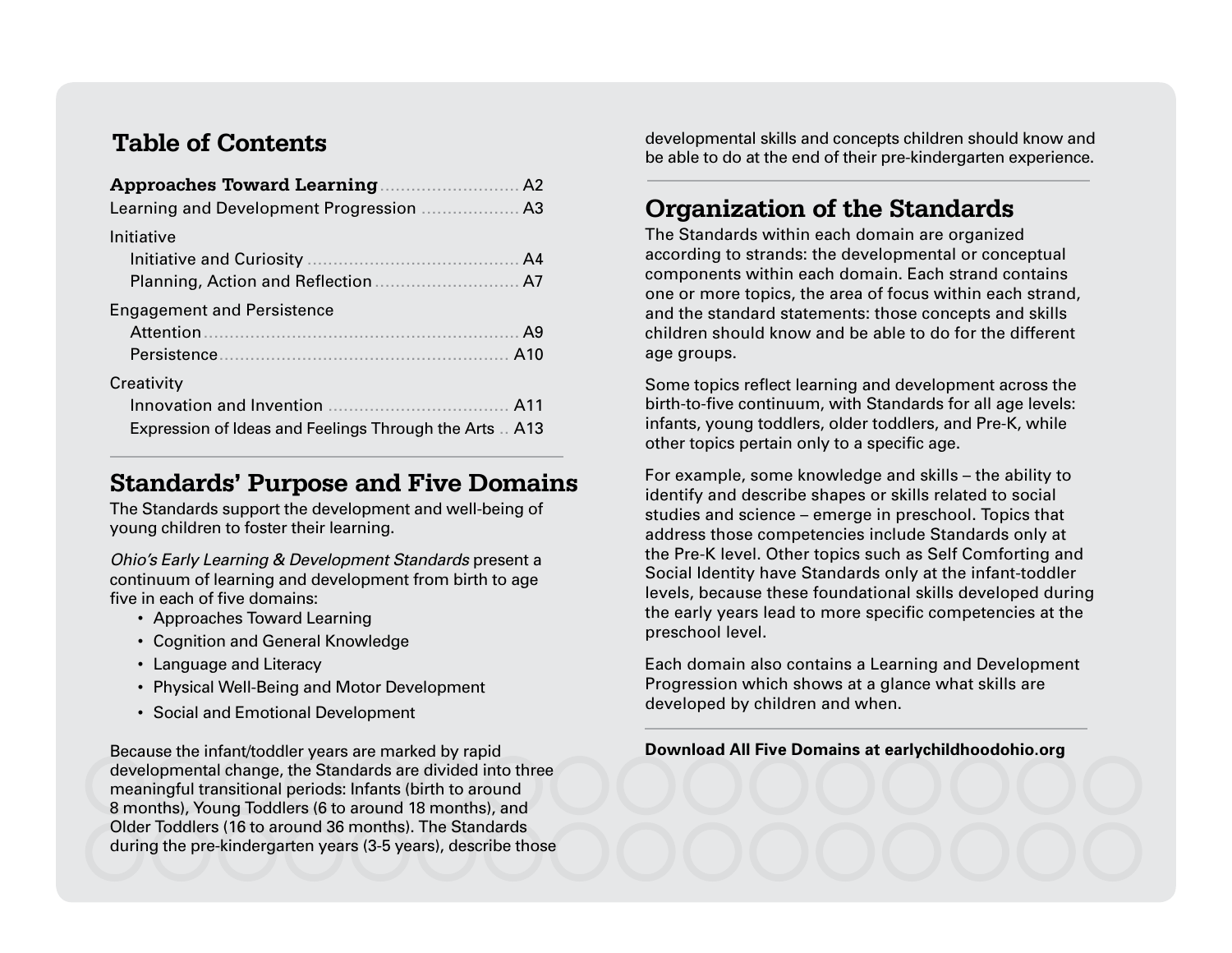#### **Approaches Toward Learning**

Approaches Toward Learning centers on the foundational behaviors, dispositions, and attitudes that children bring to social interactions and learning experiences. It includes children's initiative and curiosity, and their motivation to participate in new and varied experiences and challenges. These behaviors are fundamental to children's ability to take advantage of learning opportunities, and to set, plan, and achieve goals for themselves. This domain also includes children's level of attention, engagement, and persistence as they do a variety of tasks. These factors are consistent predictors of academic success (Duncan et al., 2007). Finally, children's creativity, innovative thinking and flexibility of thought allow them to think about or use materials in unconventional ways, and to express thoughts, ideas and feelings in a variety of media.

**A 2**

#### **Strands in the Approaches Toward Learning Domain**

**Initiative** 

**Engagement and Persistence**

**Creativity**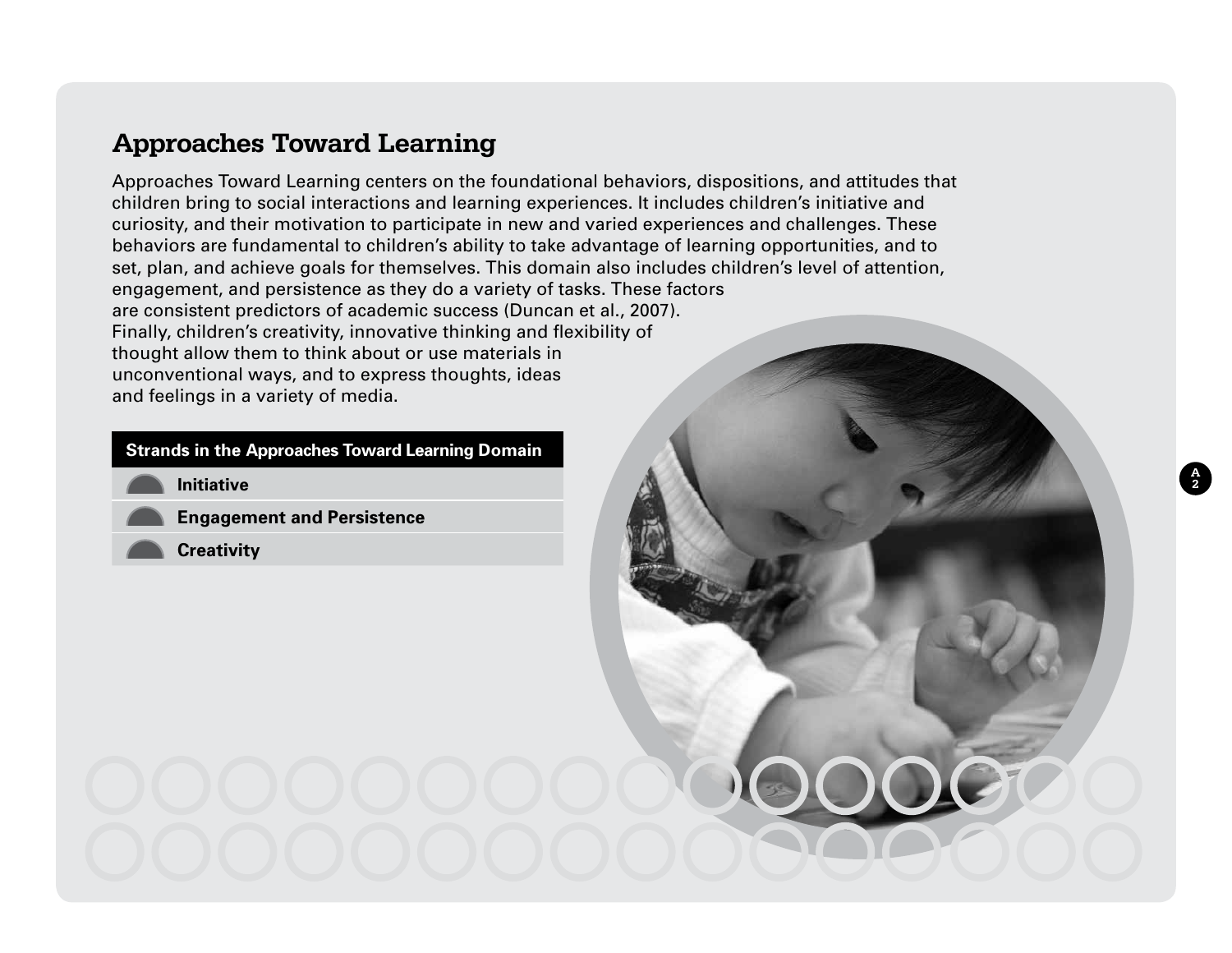**A 3**

| <b>Infants/Toddlers Initiative</b>                 | <b>Pre-Kindergarten Initiative</b>                 |
|----------------------------------------------------|----------------------------------------------------|
| • Initiative and Curiosity                         | • Initiative and Curiosity                         |
| • Planning, Action and Reflection                  | • Planning, Action and Reflection                  |
| <b>Infants/Toddlers Engagement and Persistence</b> | <b>Pre-Kindergarten Engagement and Persistence</b> |
| • Attention                                        | • Attention                                        |
| · Persistence                                      | · Persistence                                      |
| <b>Infants/Toddlers Creativity</b>                 | <b>Pre-Kindergarten Creativity</b>                 |
| • Innovation and Invention                         | • Innovation and Invention                         |
|                                                    |                                                    |
|                                                    |                                                    |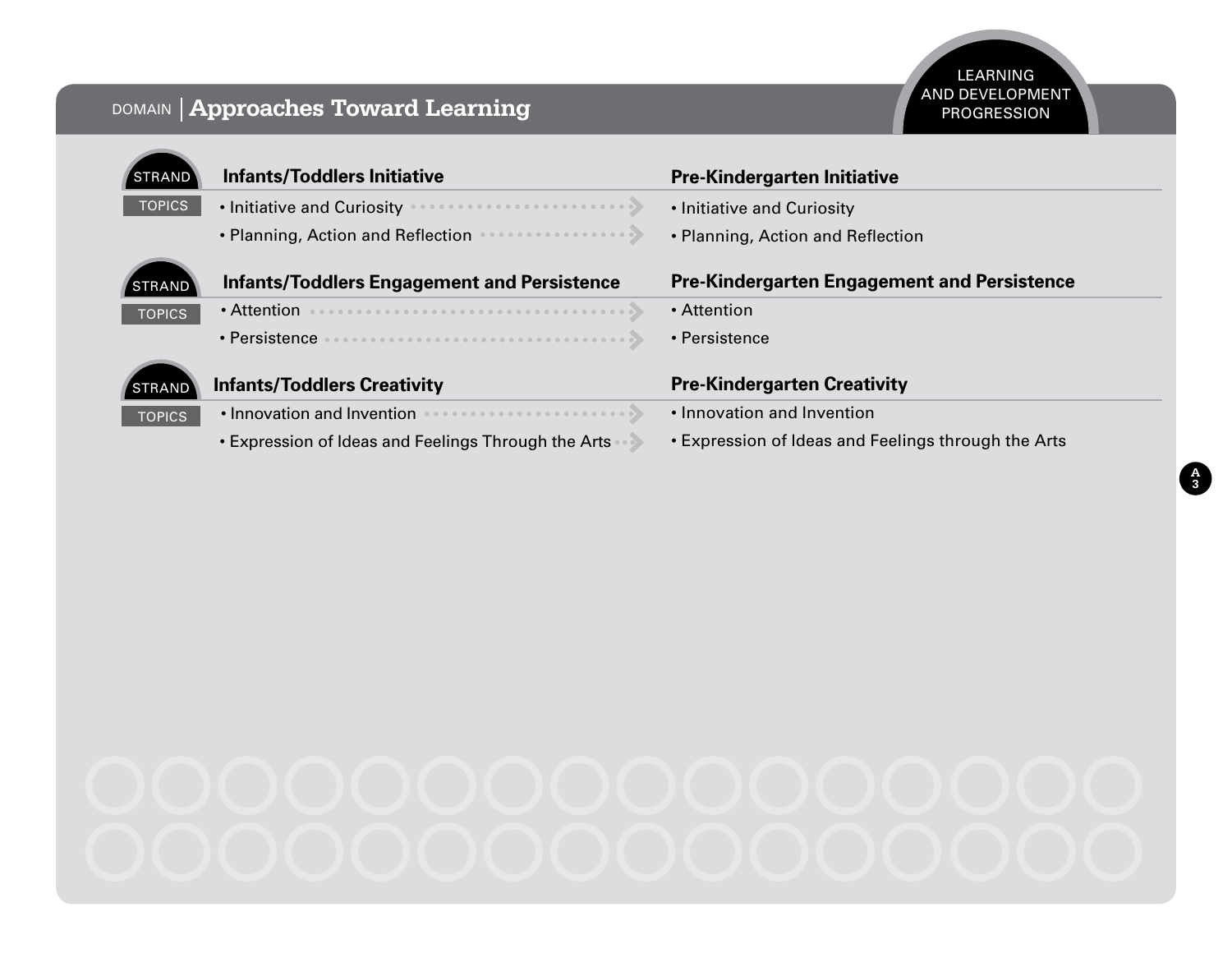

#### STRAND **Initiative**



#### TOPIC **Initiative and Curiosity**

|                                                                                                                                                                                                            |                                                                                                                                                                                           |                                                                                                                                                                                                                                                                                       | 20000000                                                                                                                                                                                                                                                    |
|------------------------------------------------------------------------------------------------------------------------------------------------------------------------------------------------------------|-------------------------------------------------------------------------------------------------------------------------------------------------------------------------------------------|---------------------------------------------------------------------------------------------------------------------------------------------------------------------------------------------------------------------------------------------------------------------------------------|-------------------------------------------------------------------------------------------------------------------------------------------------------------------------------------------------------------------------------------------------------------|
| Infants (Birth-8 months)                                                                                                                                                                                   | Young Toddlers (6-18 months)                                                                                                                                                              | Older Toddlers (16-36 months)                                                                                                                                                                                                                                                         | Pre-Kindergarten (3-5 years)                                                                                                                                                                                                                                |
| <b>STANDARD STATEMENT</b><br>Show interest in people and<br>objects.                                                                                                                                       | <b>STANDARD STATEMENT</b><br><b>Explore the environment through</b><br>a variety of sensory-motor activity.                                                                               | <b>STANDARD STATEMENT</b><br><b>Experiment in the environment</b><br>with purpose.                                                                                                                                                                                                    | <b>STANDARD STATEMENT</b><br>Seek new and varied experiences<br>and challenges (takes risks).                                                                                                                                                               |
| <b>EXAMPLES</b><br>Mouths objects to explore<br>the environment.<br>Shows interest in people by<br>kicking legs, smiling, reaching<br>and looking at the person.<br>Vocalizes in response to a<br>new toy. | <b>EXAMPLES</b><br>Uses senses to explore the<br>environment by tasting, touching,<br>hearing, smelling, and looking.<br>Bangs, moves, throws, and dumps<br>materials in the environment. | <b>EXAMPLES</b><br>Opens, closes, fills, empties,<br>builds up, and knocks down<br>objects and containers.<br>Turns objects around, upside-<br>down, and inside-out to examine<br>the characteristics of the object.<br>Pours water in the sand box to<br>fill up a hole with water." | <b>EXAMPLES</b><br>Puts materials together in new<br>ways to test results.<br>Climbs to the top of the climber to<br>ring the playground bell.<br>Approaches new materials in a<br>classroom with interest.<br>Joins in a peer-created game<br>or activity. |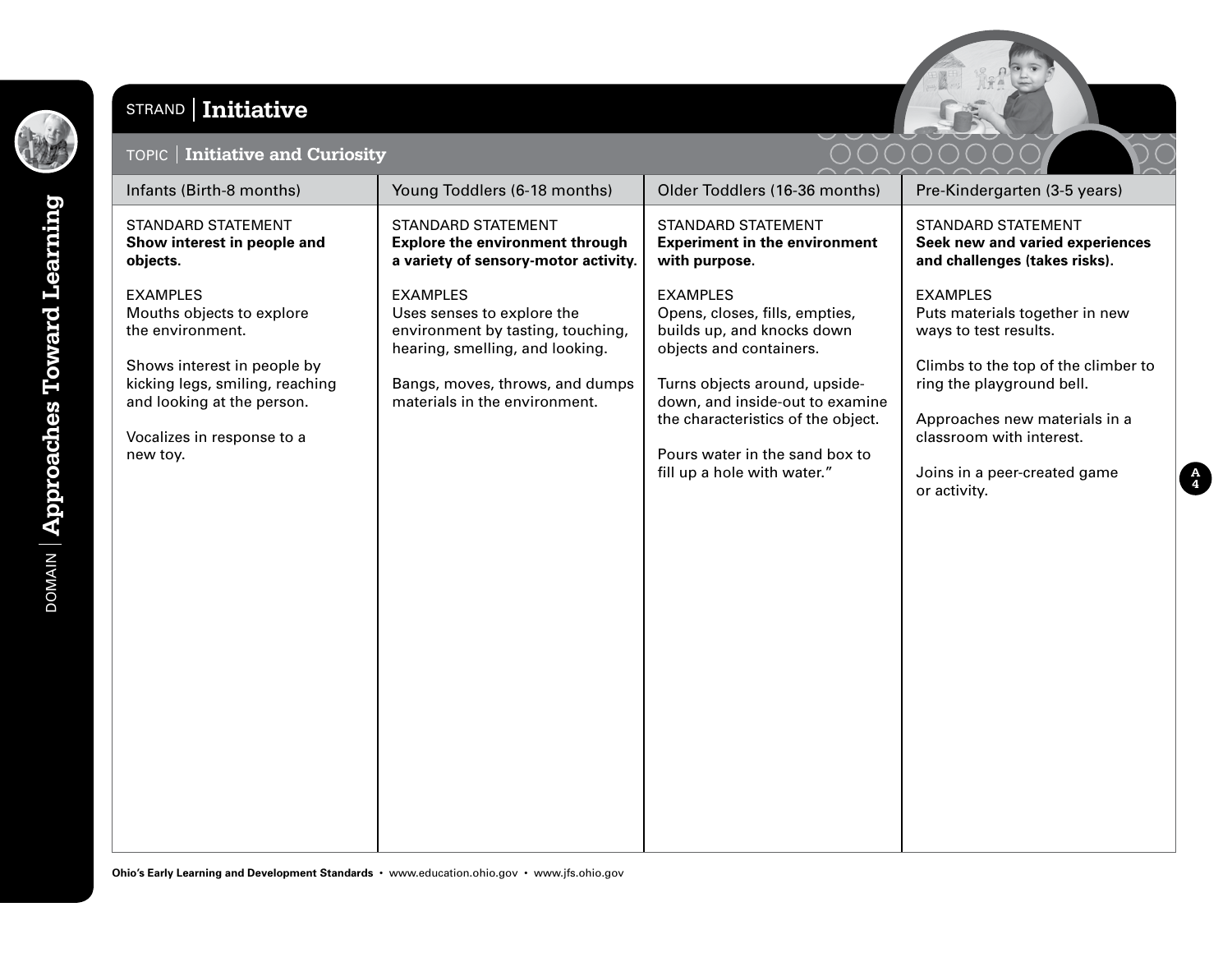

**DOMAIN** | Approaches Toward Learning

## STRAND **Initiative** (continued)

#### TOPIC **Initiative and Curiosity** (continued)

| Infants (Birth-8 months) | Young Toddlers (6-18 months)                                                                                                                                                                                        | Older Toddlers (16-36 months)                                                                                                                                                                                 | Pre-Kindergarten (3-5 years)                                                                                                                                                                                                                                                                                                                                                                                                      |
|--------------------------|---------------------------------------------------------------------------------------------------------------------------------------------------------------------------------------------------------------------|---------------------------------------------------------------------------------------------------------------------------------------------------------------------------------------------------------------|-----------------------------------------------------------------------------------------------------------------------------------------------------------------------------------------------------------------------------------------------------------------------------------------------------------------------------------------------------------------------------------------------------------------------------------|
|                          | STANDARD STATEMENT<br>Practice new skills with enthusiasm.<br><b>EXAMPLES</b><br>Claps hands when successfully<br>fits shape into sorter.<br>Climbs up and down the<br>"rocking-boat" steps over<br>and over again. | STANDARD STATEMENT<br>Ask questions to gain information.<br><b>EXAMPLES</b><br>Points to or asks, "What's that?"<br>Asks, "Why?"<br>Asks a visitor, "What's your name?"<br>Asks a peer, "What are you doing?" | <b>STANDARD STATEMENT</b><br><b>Demonstrate self-direction while</b><br>participating in a range of activities<br>and routines.<br><b>EXAMPLES</b><br>Follows classroom routine and<br>anticipates what happens next<br>independently, or with the use of<br>classroom pictures prompts.<br>Puts away books or other materials<br>where they belong when finished.<br>Self-selects a variety of activities<br>during free choice. |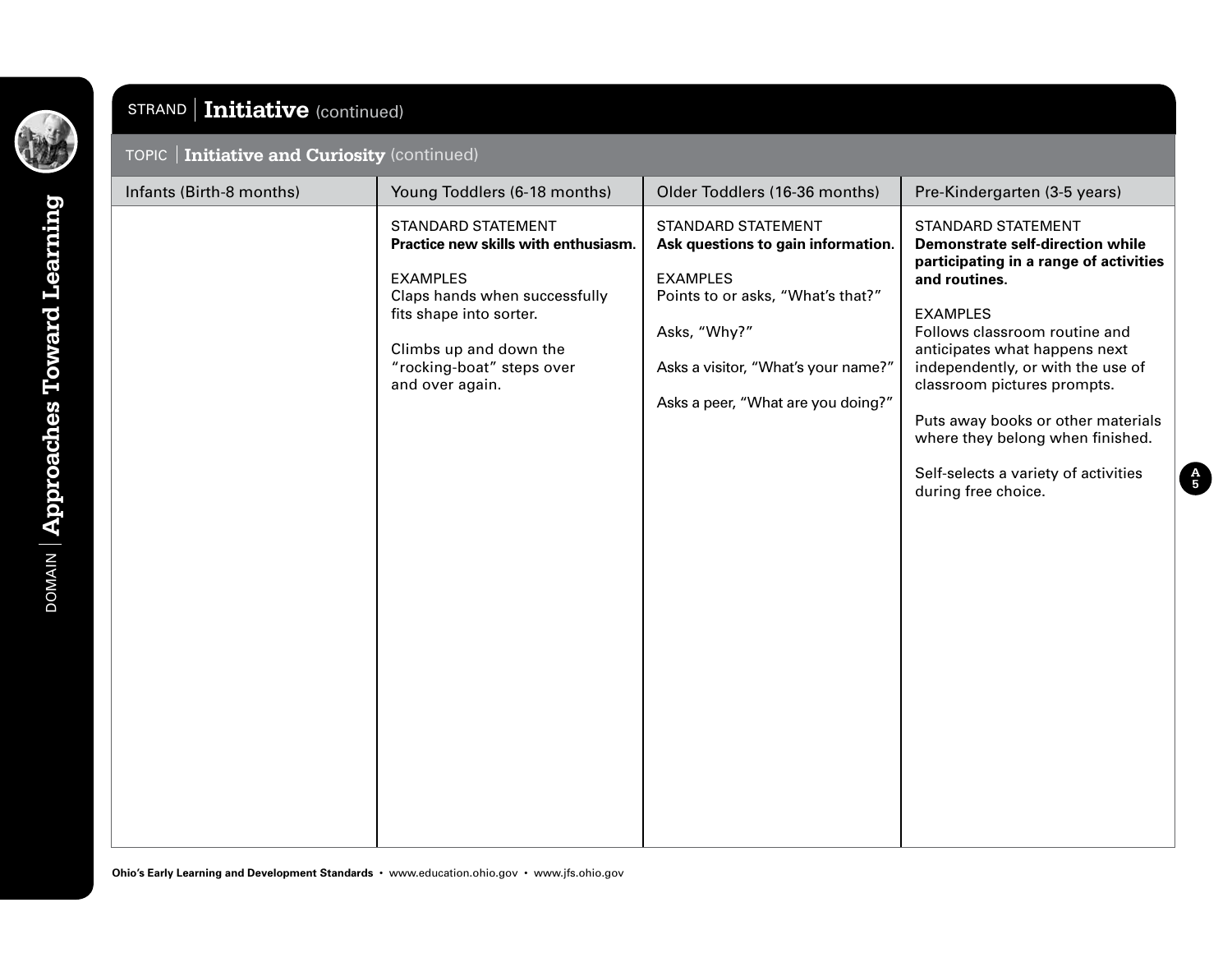**DOMAIN** | Approaches Toward Learning DOMAIN **Approaches Toward Learning**

## STRAND **Initiative** (continued)

#### TOPIC **Initiative and Curiosity** (continued)

| Infants (Birth-8 months) | Young Toddlers (6-18 months)                                                                                                                                              | Older Toddlers (16-36 months) | Pre-Kindergarten (3-5 years)                                                                                                                                                                                                                                                       |
|--------------------------|---------------------------------------------------------------------------------------------------------------------------------------------------------------------------|-------------------------------|------------------------------------------------------------------------------------------------------------------------------------------------------------------------------------------------------------------------------------------------------------------------------------|
|                          | <b>STANDARD STATEMENT</b><br>Demonstrate a willingness to try<br>new activities and experiences.                                                                          |                               | <b>STANDARD STATEMENT</b><br>Ask questions to seek explanations<br>about phenomena of interest.                                                                                                                                                                                    |
|                          | <b>EXAMPLES</b><br>With encouragement from an<br>adult, puts fingers into the<br>play dough.                                                                              |                               | <b>EXAMPLES</b><br>Asks others for information, "Why<br>are you here?"                                                                                                                                                                                                             |
|                          | Eagerly joins a small group of<br>children when the caregiver invites<br>them to read a new book with her.<br>Excitedly bundles up to go outside<br>and play in the snow. |                               | Asks, "Why?" to gain information<br>about how the world works. "Why<br>is the moon round?"<br>Sees a worm and wonders, "Why<br>does it keep moving?"<br>While looking through a picture<br>book on mammals, asks the teacher<br>questions about the chimpanzees in<br>the picture. |
|                          |                                                                                                                                                                           |                               |                                                                                                                                                                                                                                                                                    |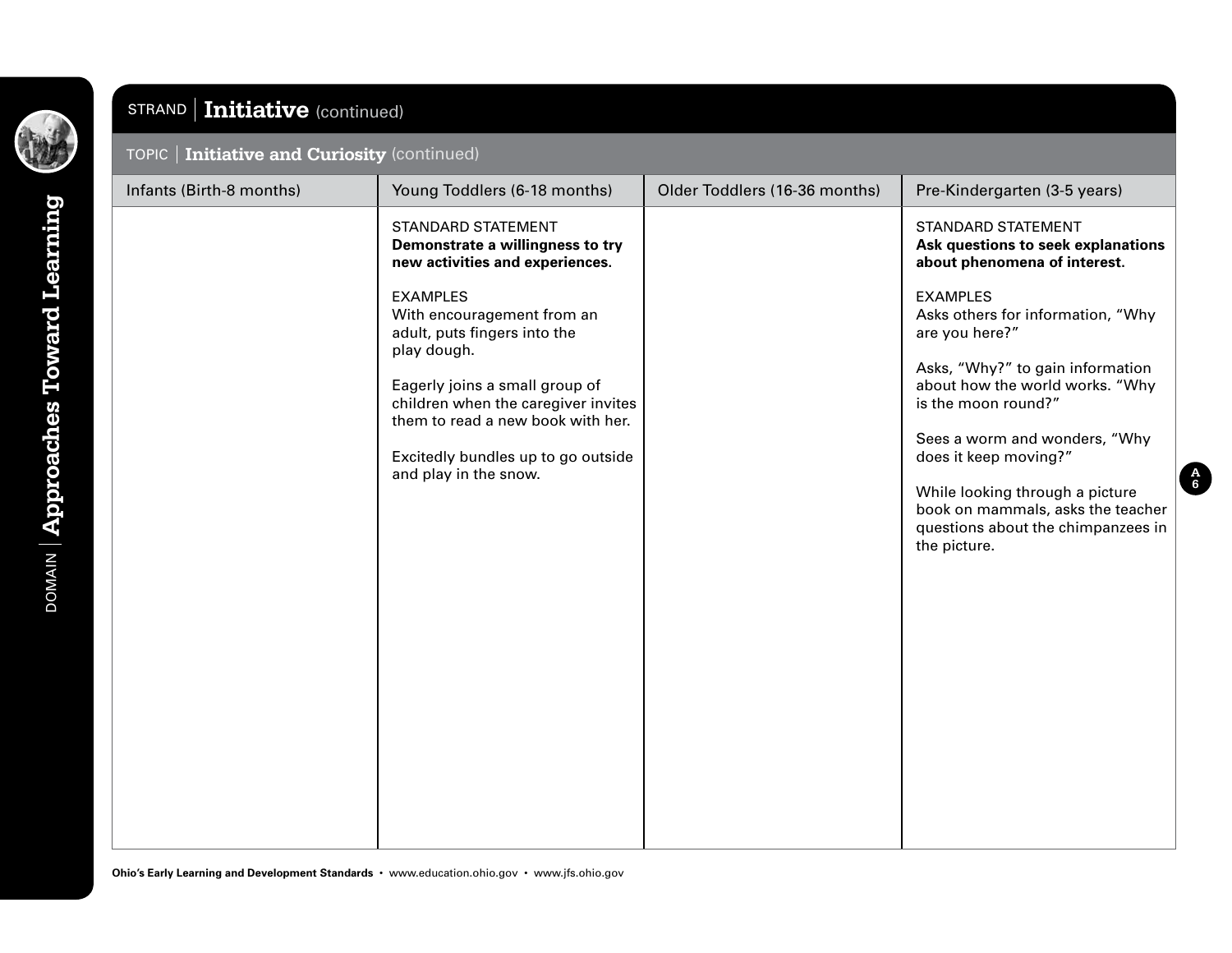

## STRAND **Initiative** (continued)

| TOPIC   Planning, Action and Reflection                                                                                                                                                                                      |                                                                                                                                                                                                                                                                                                                       |                                                                                                                                                                                                                           |                                                                                                                                                                      |
|------------------------------------------------------------------------------------------------------------------------------------------------------------------------------------------------------------------------------|-----------------------------------------------------------------------------------------------------------------------------------------------------------------------------------------------------------------------------------------------------------------------------------------------------------------------|---------------------------------------------------------------------------------------------------------------------------------------------------------------------------------------------------------------------------|----------------------------------------------------------------------------------------------------------------------------------------------------------------------|
| Infants (Birth-8 months)                                                                                                                                                                                                     | Young Toddlers (6-18 months)                                                                                                                                                                                                                                                                                          | Older Toddlers (16-36 months)                                                                                                                                                                                             | Pre-Kindergarten (3-5 years)                                                                                                                                         |
| <b>STANDARD STATEMENT</b><br>Act on the environment to meet<br>needs or interests.                                                                                                                                           | <b>STANDARD STATEMENT</b><br>Use a variety of ways to meet<br>simple goals.                                                                                                                                                                                                                                           | <b>STANDARD STATEMENT</b><br>Make choices to achieve a<br>desired goal.                                                                                                                                                   | <b>STANDARD STATEMENT</b><br>Develop, initiate and carry out<br>simple plans to obtain a goal.                                                                       |
| <b>EXAMPLES</b><br>Rolls, wiggles, or crawls to obtain<br>an object.<br>Smiles or reaches for an adult to<br>begin or continue an interaction<br>(i.e., singing, talking, tickling).<br>Cries until fed or held by an adult. | <b>EXAMPLES</b><br>Points, looks toward, or pulls an<br>adult to obtain a desired object.<br>Moves a chair to the table to reach<br>a snack.<br>Stands by a window and says<br>"outside" or gestures to indicate<br>interest in going out.<br>Uses a rhythm stick to retrieve a<br>car that's rolled under the shelf. | <b>EXAMPLES</b><br>Sorts through the toy box to find<br>a missing puzzle piece.<br>Communicates, "I need a hat,"<br>when looking through the<br>dress-up clothes.<br>Selects a book to read from the<br>choices provided. | <b>EXAMPLES</b><br>Considers the materials needed,<br>obtains the materials, and then<br>creates.<br>Selects art materials at the art table<br>to use for a collage. |
|                                                                                                                                                                                                                              |                                                                                                                                                                                                                                                                                                                       |                                                                                                                                                                                                                           |                                                                                                                                                                      |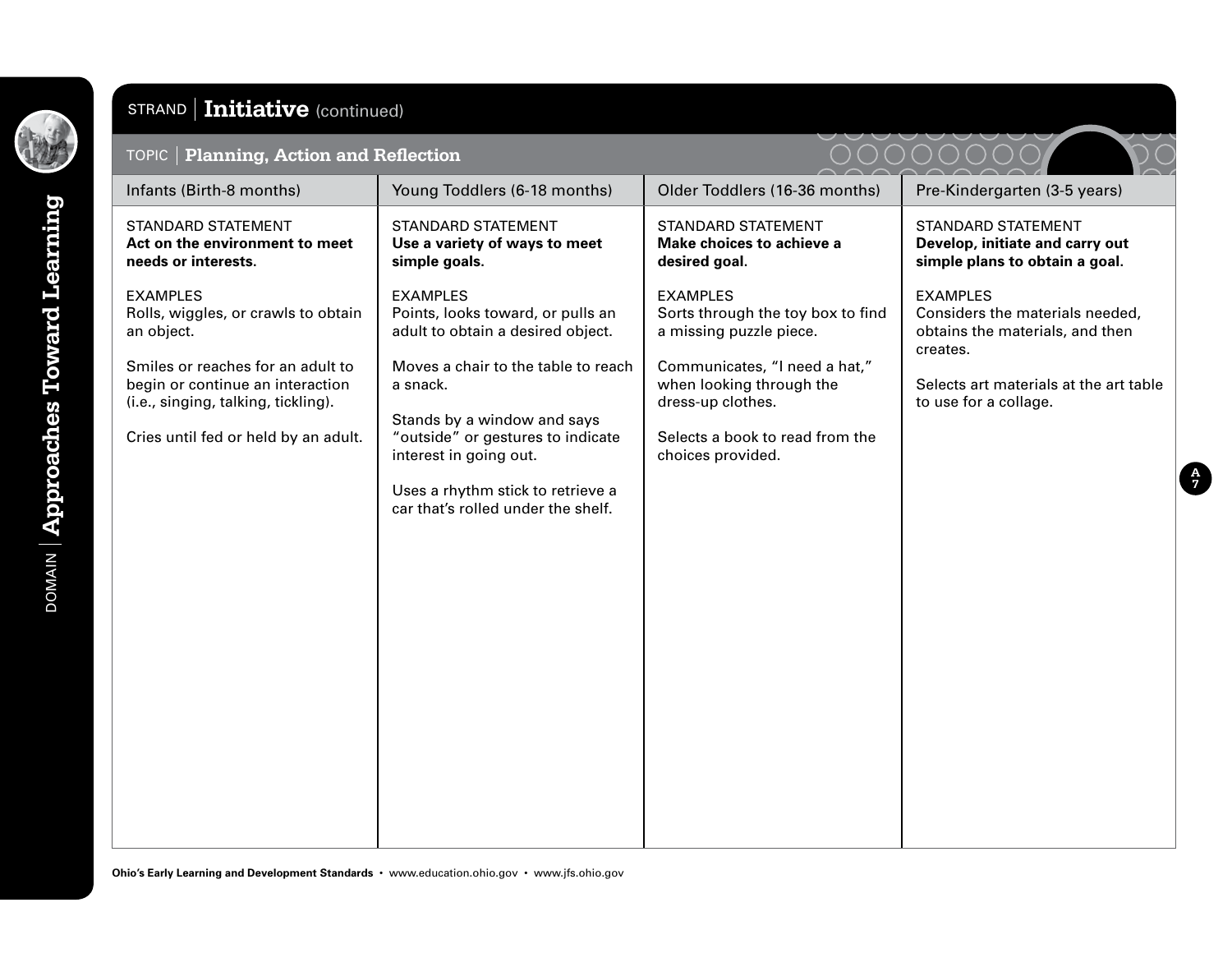

**DOMAIN** | Approaches Toward Learning DOMAIN **Approaches Toward Learning**

## STRAND **Initiative** (continued)

| Infants (Birth-8 months)                                                                                                                                                                                                | Young Toddlers (6-18 months)                                                                                                                                                                   | Older Toddlers (16-36 months)                                                                                                                                                                                                                                                             | Pre-Kindergarten (3-5 years)                                                                                                                                                                                                                                                                                                                                                                                           |
|-------------------------------------------------------------------------------------------------------------------------------------------------------------------------------------------------------------------------|------------------------------------------------------------------------------------------------------------------------------------------------------------------------------------------------|-------------------------------------------------------------------------------------------------------------------------------------------------------------------------------------------------------------------------------------------------------------------------------------------|------------------------------------------------------------------------------------------------------------------------------------------------------------------------------------------------------------------------------------------------------------------------------------------------------------------------------------------------------------------------------------------------------------------------|
| <b>STANDARD STATEMENT</b><br><b>Respond to people and objects</b><br>in their immediate environment<br>based on past experience.                                                                                        | <b>STANDARD STATEMENT</b><br>Approach tasks with repeated trial<br>and error.<br><b>EXAMPLES</b>                                                                                               | <b>STANDARD STATEMENT</b><br>Use previous learning to inform<br>new experiences with people and<br>objects in their environment.                                                                                                                                                          | <b>STANDARD STATEMENT</b><br>Use prior knowledge and<br>information to assess, inform, and<br>plan for future actions and learning.                                                                                                                                                                                                                                                                                    |
| <b>EXAMPLES</b><br>Attends to an unfamiliar adult with<br>interest but may be wary when<br>that adult comes too close.<br>Responds to own name.<br>Shakes a toy, hears the sound it<br>makes, and then shakes it again. | Stacks large blocks into a tower,<br>makes it fall over, and stacks<br>them again.<br>Continues to search for an object.<br>Touches different parts of a<br>musical toy to make it play again. | <b>EXAMPLES</b><br>Acts out familiar events in new<br>situations (e.g., pretends to order<br>a pizza over the phone in the<br>housekeeping area).<br>Chooses only rings with holes<br>when playing with a ring<br>stacking toy.<br>Turns a puzzle piece to make it<br>fit into its space. | <b>EXAMPLES</b><br>After sending a variety of shape<br>toys down a ramp, begins to select<br>round objects more frequently,<br>noting that round objects roll<br>more easily.<br>Expresses intention and interests,<br>(e.g., "I want to work in the block<br>area again today. I brought a car for<br>the road.").<br>Describes several solutions to reach<br>a goal, and weighs the pros and<br>cons of each option. |
|                                                                                                                                                                                                                         |                                                                                                                                                                                                |                                                                                                                                                                                                                                                                                           |                                                                                                                                                                                                                                                                                                                                                                                                                        |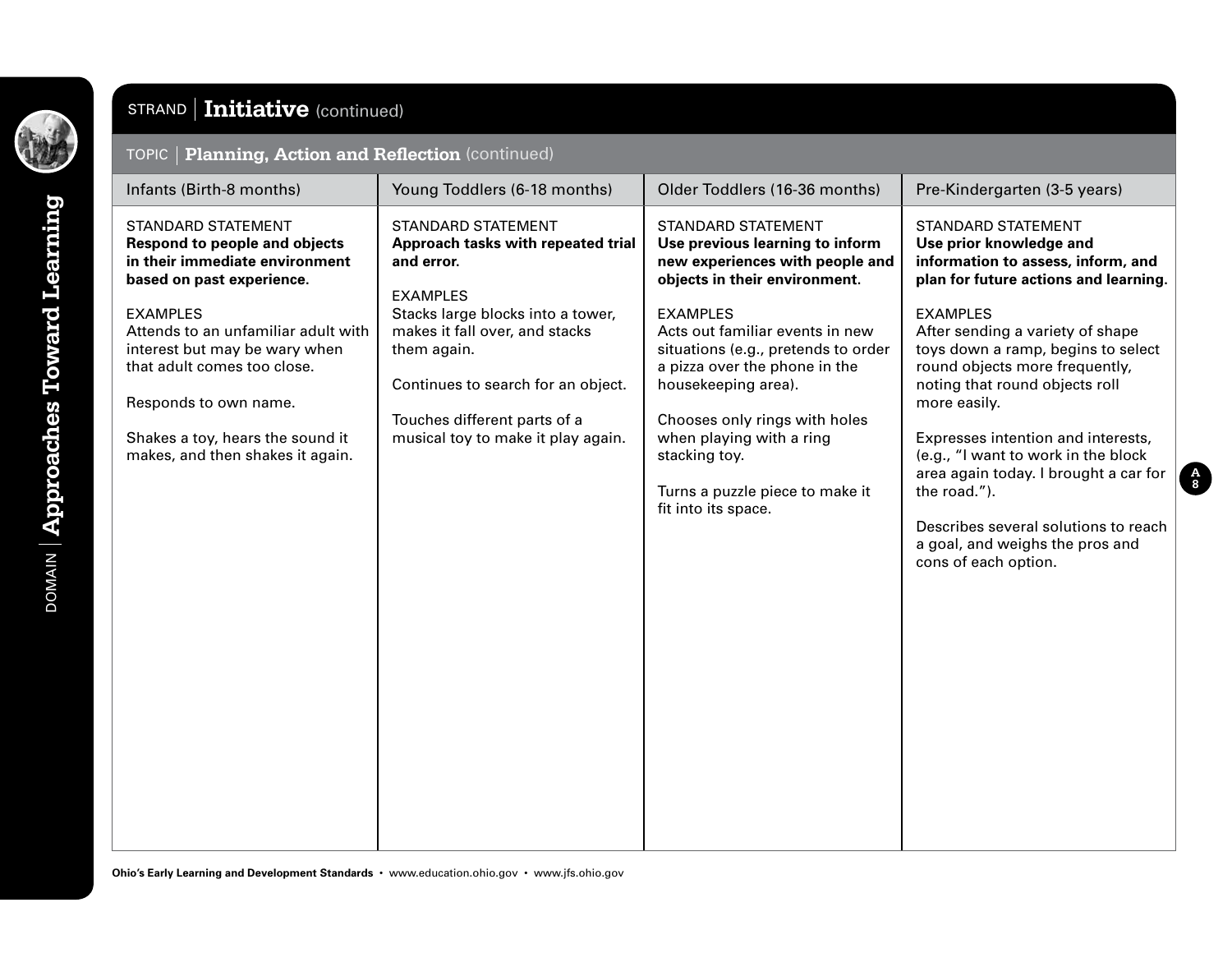

## STRAND **Engagement and Persistence**



#### TOPIC **Attention**

| Infants (Birth-8 months)                                                                                                                                                                                                                                                                                        | Young Toddlers (6-18 months)                                                                                                                                                                                            | Older Toddlers (16-36 months)                                                                                                                                                                                                                                                                                     | Pre-Kindergarten (3-5 years)                                                                                                                                                                                                                                                                                                                                                      |
|-----------------------------------------------------------------------------------------------------------------------------------------------------------------------------------------------------------------------------------------------------------------------------------------------------------------|-------------------------------------------------------------------------------------------------------------------------------------------------------------------------------------------------------------------------|-------------------------------------------------------------------------------------------------------------------------------------------------------------------------------------------------------------------------------------------------------------------------------------------------------------------|-----------------------------------------------------------------------------------------------------------------------------------------------------------------------------------------------------------------------------------------------------------------------------------------------------------------------------------------------------------------------------------|
| <b>STANDARD STATEMENT</b><br><b>Demonstrate awareness of</b><br>happenings in surroundings.                                                                                                                                                                                                                     | <b>STANDARD STATEMENT</b><br>Focus on an activity but are<br>easily distracted.                                                                                                                                         | <b>STANDARD STATEMENT</b><br>Focus on an activity for short periods<br>of time despite distractions.                                                                                                                                                                                                              | <b>STANDARD STATEMENT</b><br>Focus on an activity with<br>deliberate concentration<br>despite distractions.                                                                                                                                                                                                                                                                       |
| <b>EXAMPLES</b><br>Reacts to new voices or sounds<br>by turning in the direction of<br>the sound, becomes more quiet<br>or active or changes facial<br>expressions.<br>Cries when mom leaves the room<br>and shows pleasure upon return.<br>Reaches for, grasps, or stares at<br>objects or people of interest. | <b>EXAMPLES</b><br>Follows adult when that adult<br>moves to a new activity.<br>Focuses on book for a brief period<br>of time.<br>Starts an activity but then moves<br>away if attracted by new sounds<br>or movements. | <b>EXAMPLES</b><br>Refuses to shift his attention, and<br>stays with activities until goals are<br>met (e.g., putting all the small cars<br>in the toy garage).<br>Continues to play when teacher<br>leaves area.<br>Participates in storybook reading<br>with adult support when children<br>are playing nearby. | <b>EXAMPLES</b><br>Continues with a high interest<br>activity when children are<br>playing nearby.<br>Says, "I'll play with you later,"<br>while continuing to engage<br>in activity.<br>Continues building with blocks<br>when other children play with<br>cars on the rug.<br>Focuses on his own book,<br>retelling the story while turning<br>the pages, despite distractions. |

**Ohio's Early Learning and Development Standards** • www.education.ohio.gov • www.jfs.ohio.gov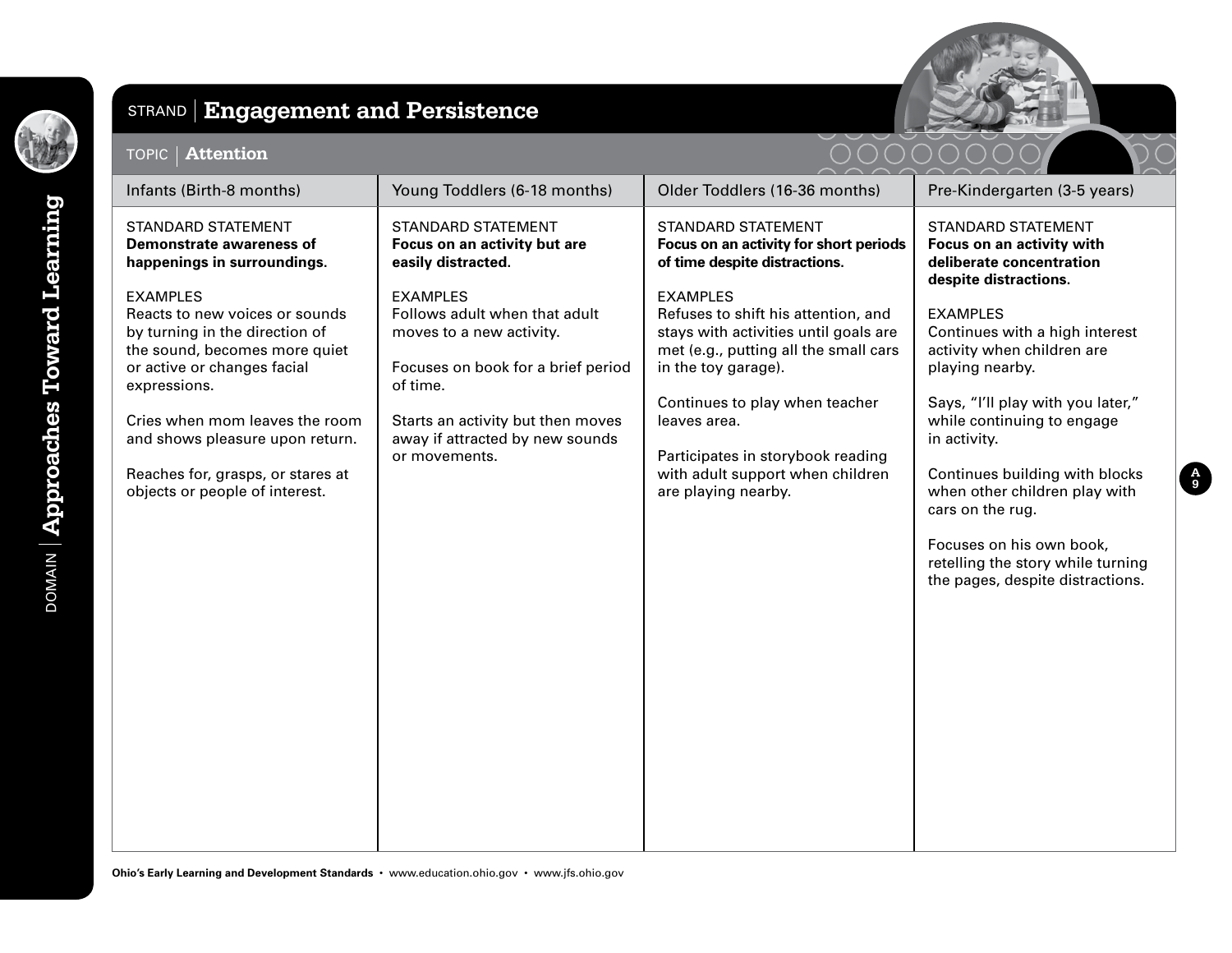

## STRAND **Engagement and Persistence** (continued)

| Persistence<br><b>TOPIC</b>                                                                                                       |                                                                                                                                                |                                                                                                                                                                        |                                                                                                                                   |
|-----------------------------------------------------------------------------------------------------------------------------------|------------------------------------------------------------------------------------------------------------------------------------------------|------------------------------------------------------------------------------------------------------------------------------------------------------------------------|-----------------------------------------------------------------------------------------------------------------------------------|
| Infants (Birth-8 months)                                                                                                          | Young Toddlers (6-18 months)                                                                                                                   | Older Toddlers (16-36 months)                                                                                                                                          | Pre-Kindergarten (3-5 years)                                                                                                      |
| <b>STANDARD STATEMENT</b><br><b>Attempt to reproduce</b><br>interesting and pleasurable<br>effects and events.<br><b>EXAMPLES</b> | <b>STANDARD STATEMENT</b><br><b>Repeat actions intentionally to</b><br>achieve goal.<br><b>EXAMPLES</b><br>Drops food or object onto the floor | <b>STANDARD STATEMENT</b><br><b>Engage in self-initiated activities</b><br>for sustained periods of time.<br><b>EXAMPLES</b><br>Persists in the face of difficulty and | <b>STANDARD STATEMENT</b><br>Carry out tasks, activities,<br>projects or experiences from<br>beginning to end.<br><b>EXAMPLES</b> |
| Repeats simple motions or<br>activities, swats at a mobile, and<br>consistently reaches for objects.                              | repeatedly so that an adult will<br>engage in "the pick it up" game.                                                                           | may seek assistance to complete<br>difficult tasks.                                                                                                                    | Comes back to a task and<br>continues with it.                                                                                    |
| Lifts arms up while crying to be<br>picked up and comforted.                                                                      | Wants to hear the same song or be<br>read the same book over and over<br>again with his parents.                                               | Goes back to an activity after being<br>distracted.<br>Tries various shapes in a shape                                                                                 | Maintains interest in a project or<br>activity over a period of time.<br>Says, "Can we please finish this                         |
| Grasping, releasing, re-grasping,<br>and re-releasing objects.                                                                    | Pulls self to stand repeatedly.<br>Walks, falls, and gets up repeatedly.                                                                       | sorting toy until the shape<br>finally fits.                                                                                                                           | game first?" when it is time to<br>clean up.                                                                                      |
|                                                                                                                                   |                                                                                                                                                |                                                                                                                                                                        | <b>STANDARD STATEMENT</b><br>Focus on the task at hand even<br>when frustrated or challenged.                                     |
|                                                                                                                                   |                                                                                                                                                |                                                                                                                                                                        | <b>EXAMPLES</b><br>Completes the floor puzzle even<br>though the pieces are difficult to<br>fit together.                         |
|                                                                                                                                   |                                                                                                                                                |                                                                                                                                                                        | Dresses self independently and<br>continues to attempt proper use<br>of zippers, glove, and belts.                                |
|                                                                                                                                   |                                                                                                                                                |                                                                                                                                                                        | Continues to work on the clay<br>horse, trying to figure out why the<br>legs don't hold the body up.                              |

**A 10**

ノマノ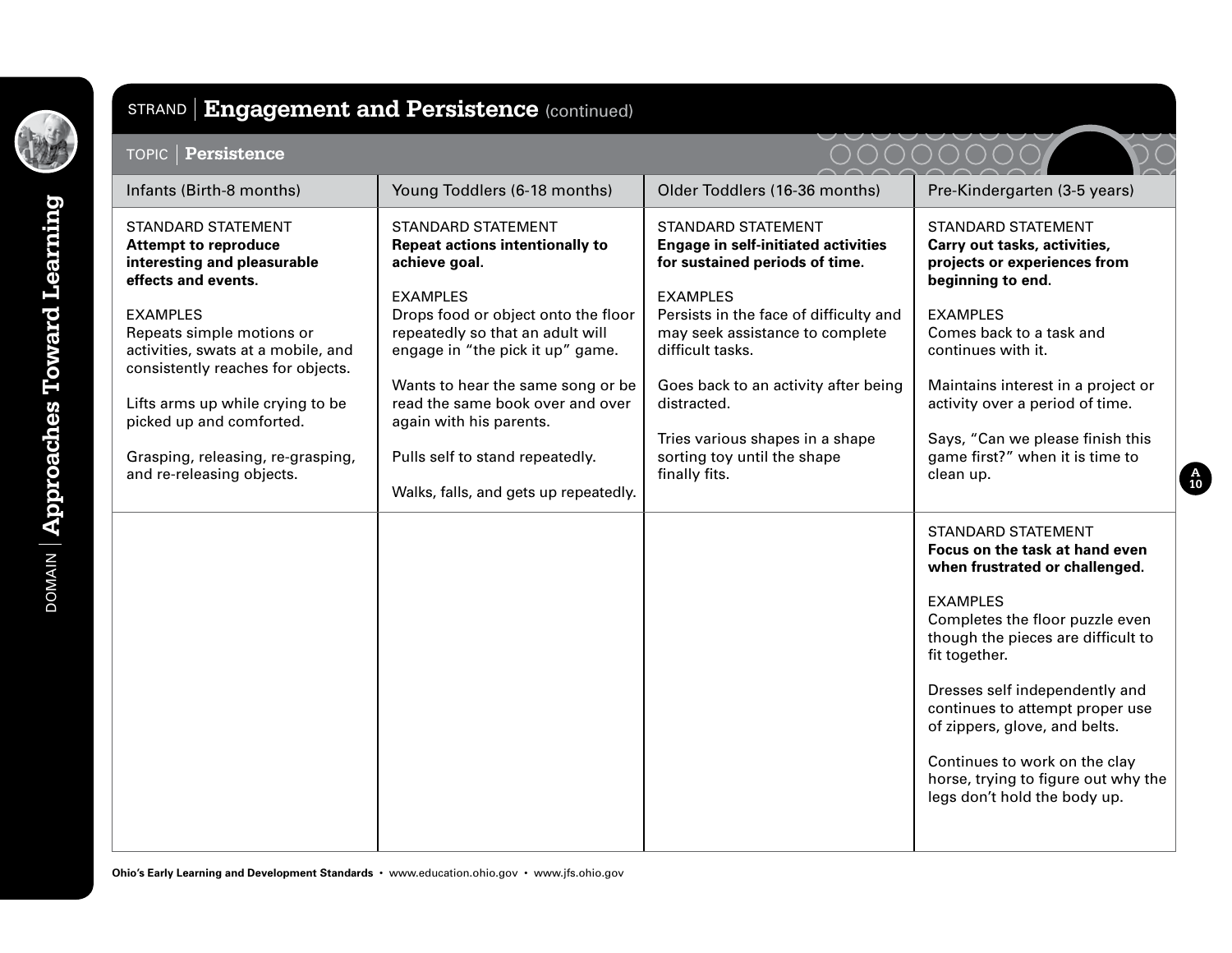

## STRAND **Creativity**



**A 11**

#### TOPIC **Innovation and Invention**

| Infants (Birth-8 months)                                                                                                                                                                                                                                                                                                                                                           | Young Toddlers (6-18 months)                                                                                                                                                                                                                                                                                   | Older Toddlers (16-36 months)                                                                                                                                                                                                                                                                                                                                                                                                  | Pre-Kindergarten (3-5 years)                                                                                                                                                                                                                                                                                                            |
|------------------------------------------------------------------------------------------------------------------------------------------------------------------------------------------------------------------------------------------------------------------------------------------------------------------------------------------------------------------------------------|----------------------------------------------------------------------------------------------------------------------------------------------------------------------------------------------------------------------------------------------------------------------------------------------------------------|--------------------------------------------------------------------------------------------------------------------------------------------------------------------------------------------------------------------------------------------------------------------------------------------------------------------------------------------------------------------------------------------------------------------------------|-----------------------------------------------------------------------------------------------------------------------------------------------------------------------------------------------------------------------------------------------------------------------------------------------------------------------------------------|
| <b>STANDARD STATEMENT</b><br>Make discoveries about self,<br>others, and the environment.<br><b>EXAMPLES</b><br>Inspects own hands and feet, or<br>the hands of teachers, by mouthing<br>and watching.<br>Watches other children with<br>interest, may touch the eyes or<br>hair of a peer.<br>Loudly bangs a spoon on the table,<br>notices the loud sound, and does<br>it again. | <b>STANDARD STATEMENT</b><br>Use objects in new ways.<br><b>EXAMPLES</b><br>Uses objects differently and<br>creatively (a bucket is turned<br>upside down to build a tower or<br>be a pedestal).<br>Uses a dish or bowl as a hat.<br>Uses a basket as a wagon, dragging<br>it around with some objects inside. | <b>STANDARD STATEMENT</b><br>Use materials in new and<br>unconventional ways.<br><b>EXAMPLES</b><br>Builds a castle with blocks or<br>manipulatives.<br>Generalizes actions to similar<br>objects (stacks boxes like blocks).<br>Uses a stick to dig in the sandbox<br>when unable to find a shovel.<br>Puts pegs in the pegboard as<br>candles on a Birthday cake.<br>Uses toes to paint during finger-<br>painting activity. | <b>STANDARD STATEMENT</b><br>Use imagination and creativity<br>to interact with objects and<br>materials.<br><b>EXAMPLES</b><br>Uses the buckets containing the<br>outside balls to create a fort.<br>Directs friends in imaginary horse<br>game activity at recess.                                                                    |
|                                                                                                                                                                                                                                                                                                                                                                                    |                                                                                                                                                                                                                                                                                                                |                                                                                                                                                                                                                                                                                                                                                                                                                                | <b>STANDARD STATEMENT</b><br>Use creative and flexible thinking<br>to solve problems.<br><b>EXAMPLES</b><br>Uses alternatives and draws on<br>varied resources to approach<br>tasks with flexibility and<br>originality.<br>Comes up with different, realistic<br>ideas about how to get the Frisbee<br>unstuck from the tree branches. |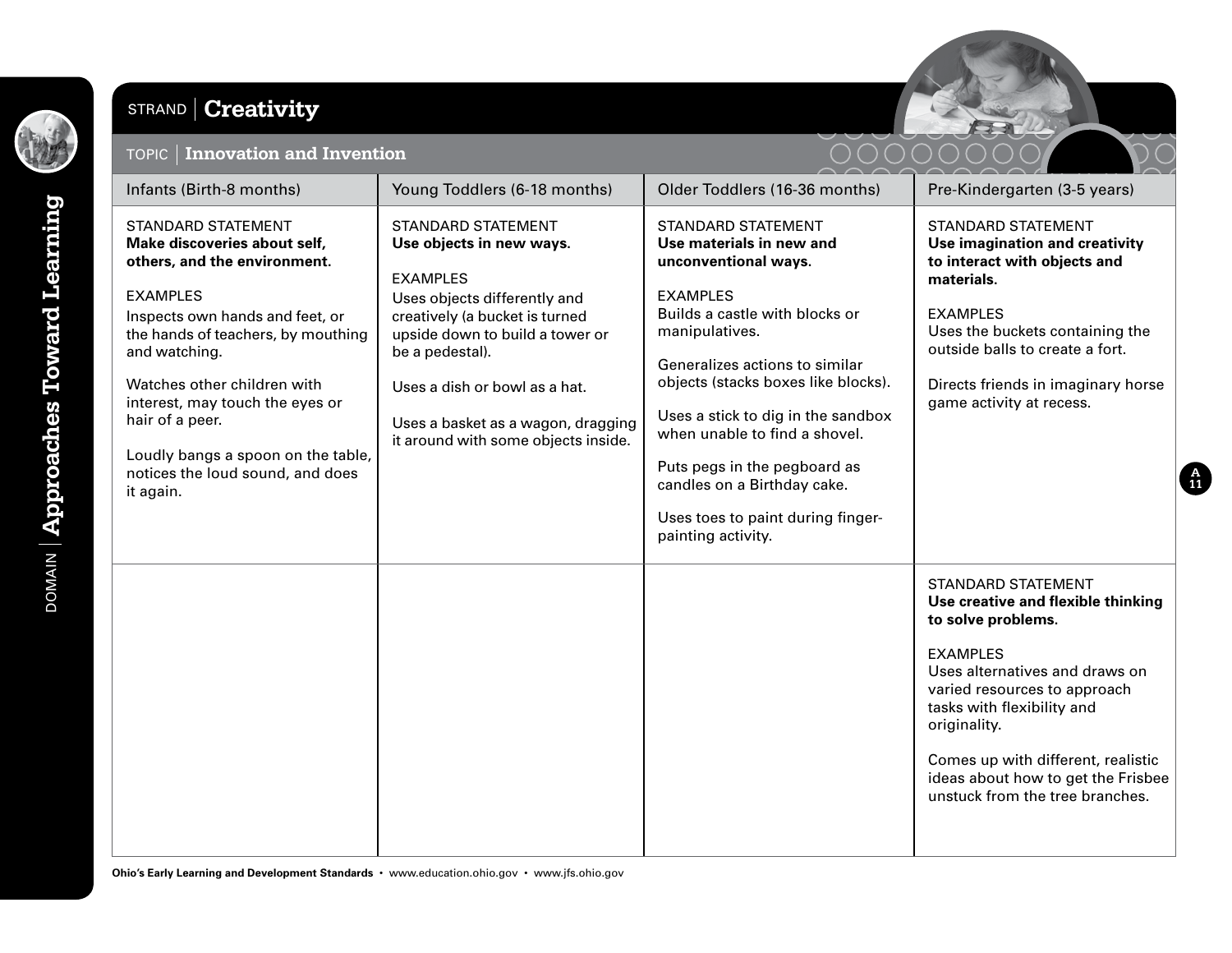

## STRAND **Creativity** (continued)

#### TOPIC **Innovation and Invention** (continued)

| . .                      |                              |                               |                                                                                                                                                                                                                                                                                                              |
|--------------------------|------------------------------|-------------------------------|--------------------------------------------------------------------------------------------------------------------------------------------------------------------------------------------------------------------------------------------------------------------------------------------------------------|
| Infants (Birth-8 months) | Young Toddlers (6-18 months) | Older Toddlers (16-36 months) | Pre-Kindergarten (3-5 years)                                                                                                                                                                                                                                                                                 |
|                          |                              |                               | STANDARD STATEMENT<br>Engage in inventive social play.<br><b>EXAMPLES</b><br>When playing restaurant, decides<br>on materials needed (menus,<br>food that will be served, etc.) and<br>defines roles of players.<br>Makes up a new way of playing<br>the Memory game and explains<br>the rules to playmates. |

**A 12**